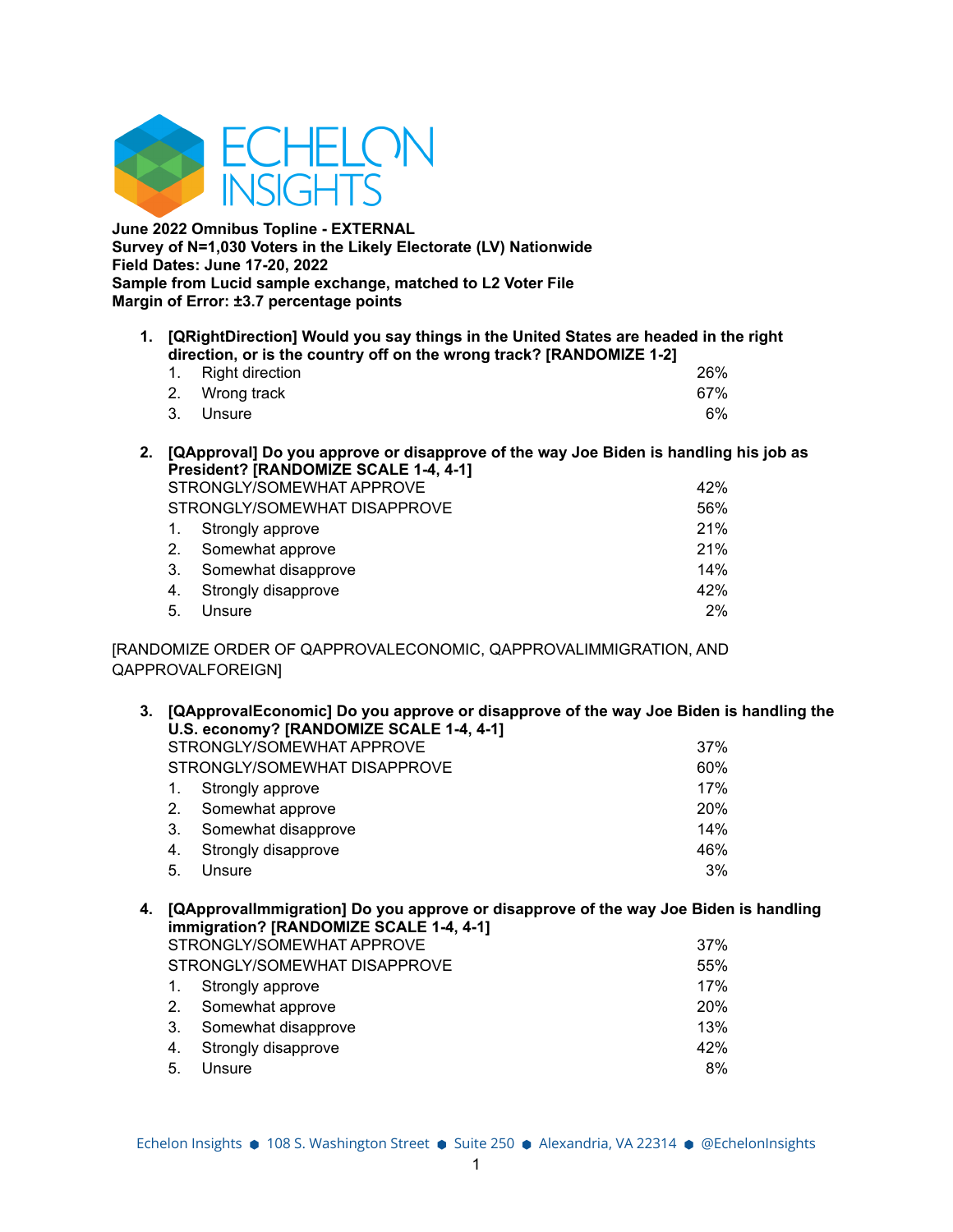| 5. |    | [QApprovalForeign] Do you approve or disapprove of the way Joe Biden is handling<br>foreign policy? [RANDOMIZE SCALE 1-4, 4-1] |     |
|----|----|--------------------------------------------------------------------------------------------------------------------------------|-----|
|    |    | STRONGLY/SOMEWHAT APPROVE                                                                                                      | 42% |
|    |    | STRONGLY/SOMEWHAT DISAPPROVE                                                                                                   | 52% |
|    |    | Strongly approve                                                                                                               | 22% |
|    | 2. | Somewhat approve                                                                                                               | 21% |
|    | 3. | Somewhat disapprove                                                                                                            | 13% |
|    | 4. | Strongly disapprove                                                                                                            | 39% |
|    | 5. | Unsure                                                                                                                         | 6%  |

**6. [Favorability Battery] Do you have a favorable or unfavorable view of the following groups or individuals who have been in the news lately? [RANDOMIZE SCALE 1-5, 5-1] [RANDOMIZE ROWS] [DISPLAY AS GRID 4 PER PAGE]**

| 1. Very        | 2. Somewhat                 |                               | 3. Heard of.                    |                                | 4. Somewhat         |                                      | 5. Verv     |                      | 6. Never heard          |
|----------------|-----------------------------|-------------------------------|---------------------------------|--------------------------------|---------------------|--------------------------------------|-------------|----------------------|-------------------------|
| Favorable      | Favorable                   |                               | No Opinion                      |                                | Unfavorable         |                                      | Unfavorable |                      | οf                      |
|                |                             | <b>VERY/</b><br>SOME.<br>FAV. | <b>VERY/</b><br>SOME.<br>UNFAV. | $\mathbf{1}$ .<br>Very<br>Fav. | 2.<br>Some.<br>Fav. | 3.<br>Heard of,<br>No Opinion Unfav. | 4.<br>Some. | 5.<br>Very<br>Unfav. | 6.<br>Never<br>heard of |
| 1.             | Joe Biden                   | 44%                           | 54%                             | 24%                            | 19%                 | 2%                                   | 13%         | 42%                  | $*$ %                   |
| 2.             | Kamala Harris               | 41%                           | 53%                             | 22%                            | 19%                 | 5%                                   | 10%         | 43%                  | 1%                      |
| 3.             | Donald Trump                | 39%                           | 59%                             | 23%                            | 16%                 | $1\%$                                | 11%         | 48%                  | $*9/0$                  |
| 4.             | The Republican 39%<br>Party |                               | 54%                             | 16%                            | 23%                 | 6%                                   | 19%         | 35%                  | 1%                      |
| 5.             | The Democratic 44%<br>Party |                               | 52%                             | 21%                            | 23%                 | 3%                                   | 16%         | 36%                  | $1\%$                   |
| 6.             | <b>Ron DeSantis</b>         | 31%                           | 37%                             | 20%                            | 11%                 | 14%                                  | 9%          | 28%                  | 19%                     |
| 7 <sub>1</sub> | Matthew<br>McConaughey      | 47%                           | 18%                             | 22%                            | 25%                 | 25%                                  | 10%         | 8%                   | 10%                     |

# **7. [QTurnout] How likely are you to vote in the upcoming 2022 midterm elections? [RANDOMIZE SCALE 1-5, 5-1]** EXTREMELY/VERY LIKELY **EXTREMELY** 82% NOT VERY/NOT AT ALL LIKELY 5% 1. Extremely likely **Extremely** likely 2. Very likely 10% 3. Somewhat likely 11% 4. Not very likely 3%

5. Not at all likely 2% 6. Unsure 2%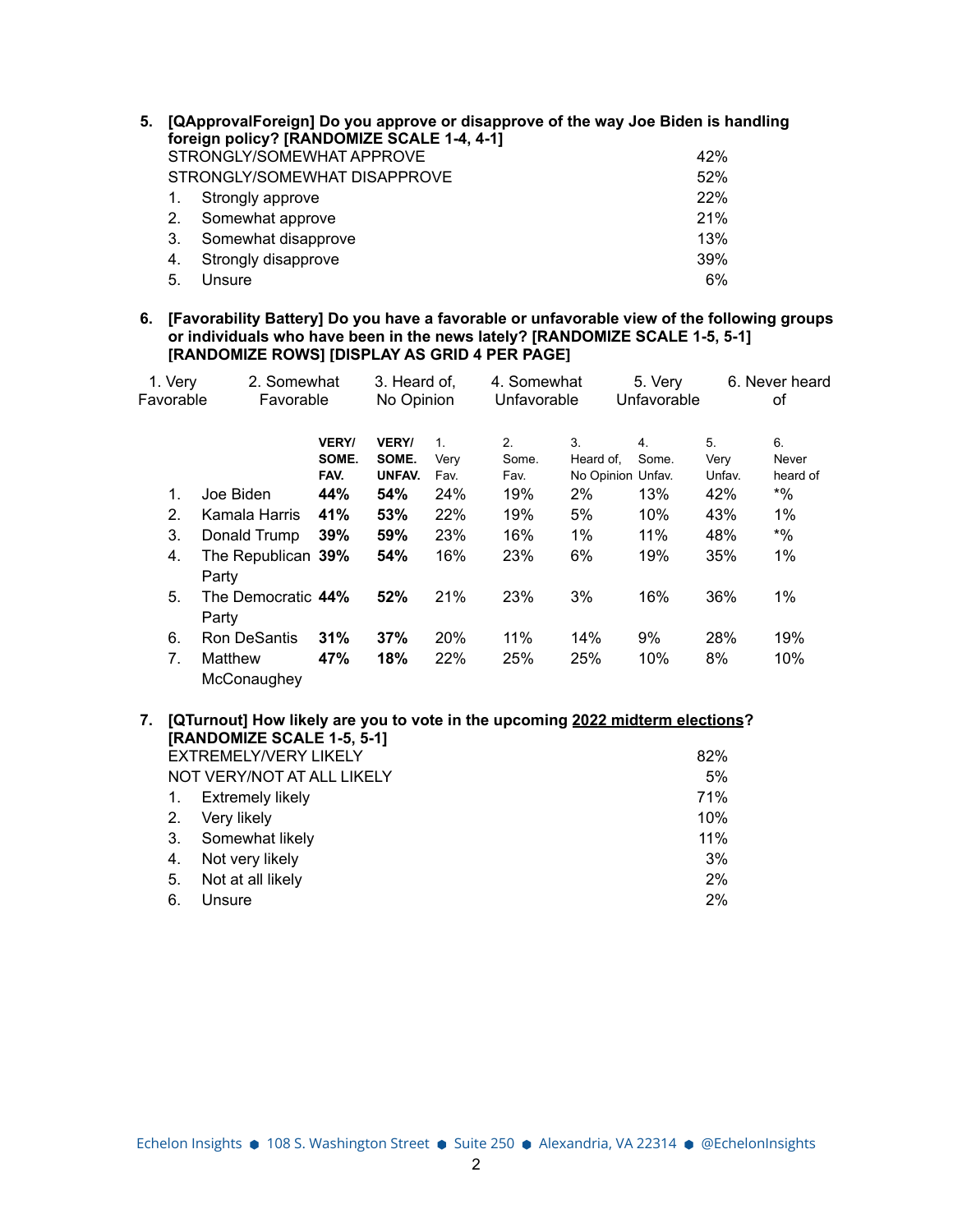| 8. |    | [QMotivation] How motivated are you to vote in the upcoming 2022 midterm elections?<br>[RANDOMIZE SCALE 1-5, 5-1] |     |
|----|----|-------------------------------------------------------------------------------------------------------------------|-----|
|    |    | EXTREMELY/VERY MOTIVATED                                                                                          | 75% |
|    |    | NOT VERY/NOT AT ALL MOTIVATED                                                                                     | 8%  |
|    | 1. | <b>Extremely motivated</b>                                                                                        | 61% |
|    | 2. | Very motivated                                                                                                    | 14% |
|    | 3. | Somewhat motivated                                                                                                | 14% |
|    | 4. | Not very motivated                                                                                                | 5%  |
|    | 5. | Not at all motivated                                                                                              | 3%  |
|    | 6. | Unsure                                                                                                            | 3%  |

| 9. |    | [QGenericCongressional] If the election for Congress were held today and you had to<br>make a choice, for whom would you vote? [RANDOMIZE SCALE 1-4, 4-1] |     |
|----|----|-----------------------------------------------------------------------------------------------------------------------------------------------------------|-----|
|    |    | DEFINITELY/PROBABLY THE REPUBLICAN CANDIDATE                                                                                                              | 46% |
|    |    | DEFINITELY/PROBABLY THE DEMOCRATIC CANDIDATE                                                                                                              | 47% |
|    |    | Definitely the Republican candidate                                                                                                                       | 33% |
|    | 2. | Probably the Republican candidate                                                                                                                         | 13% |
|    | 3. | Probably the Democratic candidate                                                                                                                         | 12% |
|    | 4. | Definitely the Democratic candidate                                                                                                                       | 35% |
|    | 5. | Unsure                                                                                                                                                    | 7%  |

# **10. [QUESTION WITHHELD FOR FUTURE RELEASE]**

### [RANDOMIZE ORDER OF QTRUMP2024 AND QBIDEN2024]

#### **11. [QTrump2024] Would you like to see Donald Trump run for President in 2024? [RANDOMIZE 1-2]**

|       | 1. Yes    | 34% |
|-------|-----------|-----|
| 2. No |           | 58% |
|       | 3. Unsure | 8%  |

#### **12. [QBiden2024] Would you like to see Joe Biden run for President in 2024? [RANDOMIZE 1-2]**

|       | 1. Yes    | 28% |
|-------|-----------|-----|
| 2. No |           | 56% |
|       | 3. Unsure | 16% |

#### **13. [QTrumpBiden] If the 2024 presidential election were being held today, would you vote for... [RANDOMIZE SCALE 1-4, 4-1]**

| DEFINITELY/PROBABLY DONALD TRUMP |                               |     |
|----------------------------------|-------------------------------|-----|
|                                  | DEFINITELY/PROBABLY JOE BIDEN | 45% |
|                                  | 1. Donald Trump, definitely   | 32% |
|                                  | 2. Donald Trump, probably     | 11% |
|                                  | 3. Joe Biden, probably        | 11% |
|                                  | 4. Joe Biden, definitely      | 34% |
| 5.                               | Unsure                        | 12% |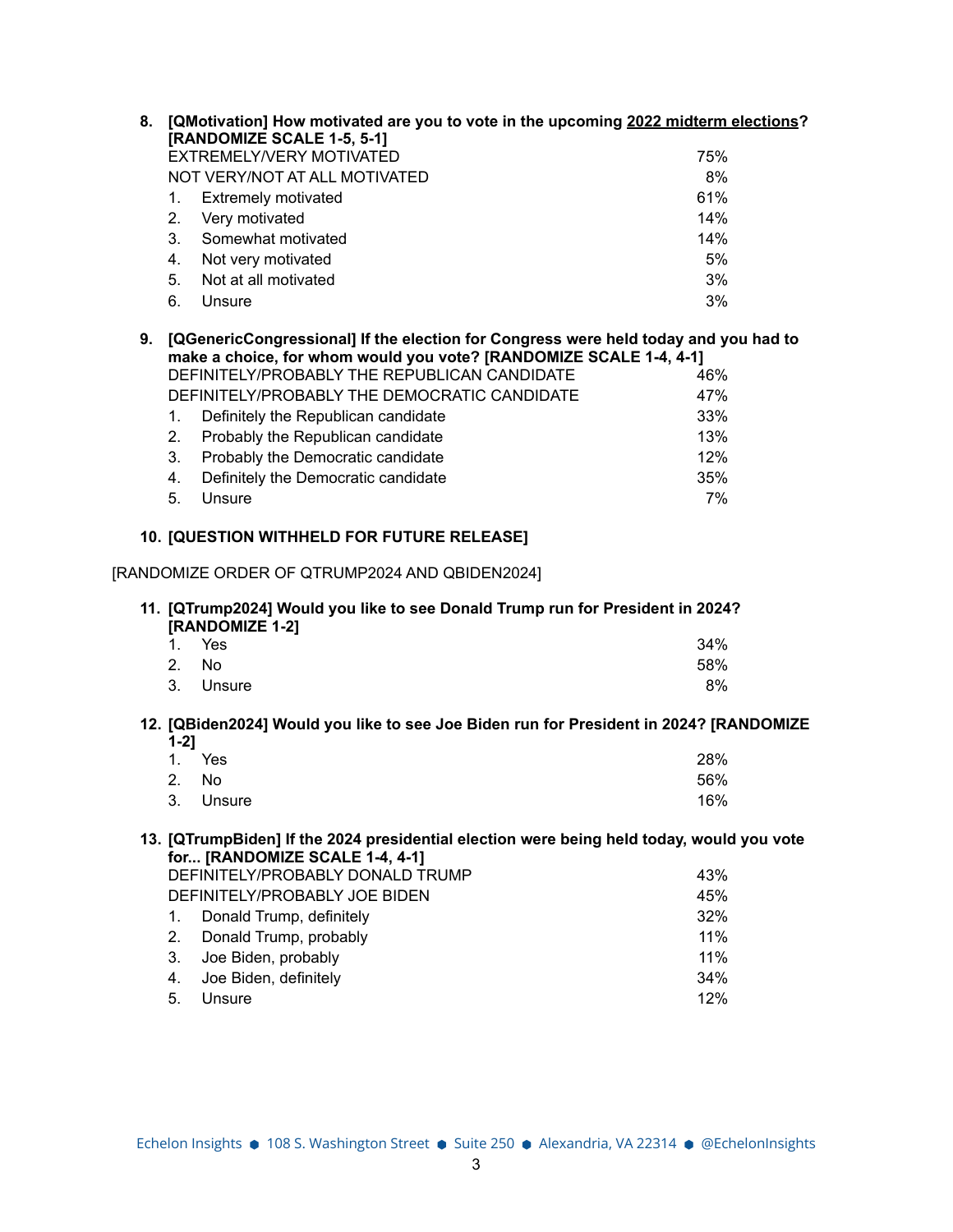|    | 14. [QTrumpBidenMcConaughey] If the 2024 presidential election were being held today,<br>would you vote for [RANDOMIZE 1-2] |     |
|----|-----------------------------------------------------------------------------------------------------------------------------|-----|
|    | Donald Trump, the Republican Party candidate                                                                                | 40% |
| 2. | Joe Biden, the Democratic Party candidate                                                                                   | 39% |
| 3. | Matthew McConaughey, independent candidate                                                                                  | 11% |
| 4. | Unsure                                                                                                                      | 9%  |

### **15. [QParty] Regardless of how you typically vote, would you say you consider yourself a … ? [RANDOMIZE SCALE 1-5, 5-1]**

|    | <b>TOTAL REPUBLICAN</b>    | 38% |
|----|----------------------------|-----|
|    | <b>TOTAL DEMOCRAT</b>      | 40% |
| 1. | <b>Strong Republican</b>   | 25% |
| 2. | Not very strong Republican | 14% |
| 3. | Independent                | 19% |
| 4. | Not very strong Democrat   | 12% |
| 5. | <b>Strong Democrat</b>     | 28% |
| 6. | A member of another party  | 1%  |
|    | Unsure                     | 2%  |

# **IF INDEPENDENT OR UNSURE [QParty=3 OR 7], ASK:**

#### **16. [QPartyLean] Which of the following statements would you say best describes you? [RANDOMIZE SCALE 1-4, 4-1]**  $(1, 2, 3)$

|    |                                                             | (n=238) |
|----|-------------------------------------------------------------|---------|
|    | <b>TOTAL LEAN REPUBLICAN</b>                                | 26%     |
|    | TOTAL LEAN DEMOCRAT                                         | 33%     |
| 1. | I almost always vote for Republican candidates              | 7%      |
| 2. | I vote for Republicans more often than I vote for Democrats | 19%     |
| 3. | I vote for Democrats more often than I vote for Republicans | 22%     |
| 4. | I almost always vote for Democratic candidates              | 11%     |
| 5. | I vote equally for Democrats and Republicans                | 28%     |
| 6. | Unsure                                                      | 13%     |
|    | <b>PARTY CONSOLIDATED [QParty + QPartyLean]</b>             |         |
| 1. | Total Republican+Republican- leaning Independents           | 44%     |
| 2. | Total Democratic+Democratic- leaning Independents           | 47%     |
| 3. | Total Independent                                           | 6%      |
| 4. | <b>Total Member of Another Party</b>                        | $1\%$   |
| 5. | Unsure                                                      | 3%      |

### **IF IDENTIFIES AS REPUBLICAN OR VOTES FOR REPUBLICANS MORE OFTEN THAN DEMOCRATS [QParty=1-2 OR QPartyLean=1-2], ASK:**

#### **17. [QTrumpGOP] Would you say you consider yourself to be primarily a supporter of Donald Trump, or a supporter of the Republican Party? [RANDOMIZE 1-2]**

|    |                                      | (n=409) |
|----|--------------------------------------|---------|
|    | 1. Supporter of Donald Trump         | 42%     |
|    | 2. Supporter of the Republican Party | 49%     |
|    | 3. I don't support either one        | 7%      |
| 4. | Unsure                               | $2\%$   |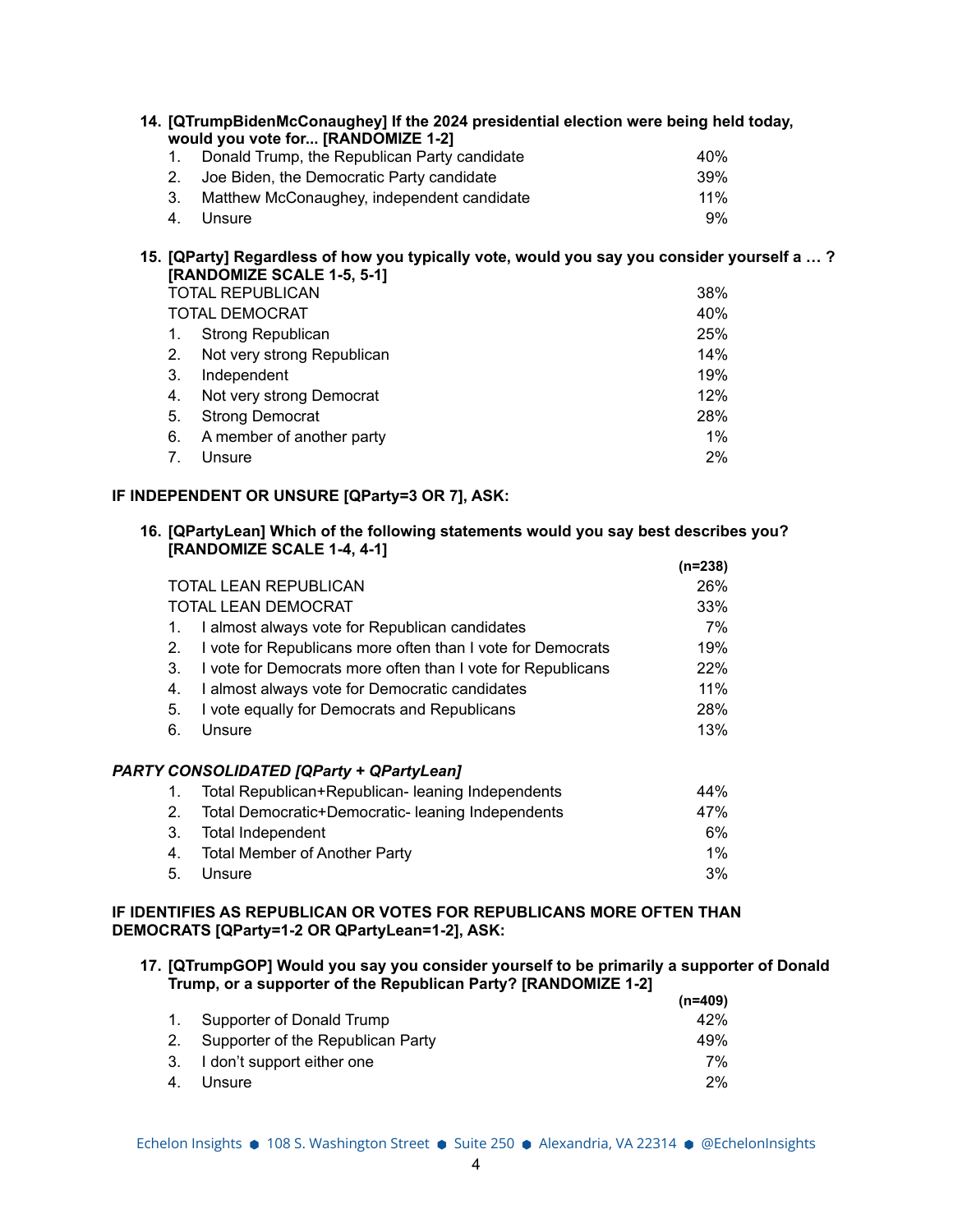**IF IDENTIFIES AS REPUBLICAN OR VOTES FOR REPUBLICANS MORE OFTEN THAN DEMOCRATS [QParty=1-2 OR QPartyLean=1-2], ASK:**

**18. [Q2024GOPTrump] If the 2024 Republican presidential primaries were being held today and you had to make a choice, for whom would you vote? [RANDOMIZE SCALE 1-4, 4-1]**

|                |                                                      | (n=409) |
|----------------|------------------------------------------------------|---------|
|                | DEFINITELY/PROBABLY DONALD TRUMP                     | 64%     |
|                | DEFINITELY/PROBABLY A DIFFERENT REPUBLICAN CANDIDATE | 30%     |
| $\mathbf{1}$ . | Donald Trump, definitely                             | 46%     |
| 2.             | Donald Trump, probably                               | 18%     |
| -3.            | A different Republican candidate, probably           | 16%     |
| 4.             | A different Republican candidate, definitely         | 15%     |
| -5.            | Unsure                                               | 5%      |

#### **IF IDENTIFIES AS REPUBLICAN OR VOTES FOR REPUBLICANS MORE OFTEN THAN DEMOCRATS [QParty=1-2 OR QPartyLean=1-2], ASK:**

**19. [Q2024GOPFirst] If Donald Trump does NOT seek the Republican nomination for President in 2024 and the presidential primaries were being held today, for whom would you vote? [RANDOMIZE 1-19] (n=409)**

|     |                               | (n=409) |
|-----|-------------------------------|---------|
| 1.  | Ron DeSantis                  | 39%     |
| 2.  | Mike Pence                    | 18%     |
| 3.  | Donald Trump, Jr.             | 7%      |
| 4.  | <b>Ted Cruz</b>               | 6%      |
| 5.  | Nikki Haley                   | 3%      |
| 6.  | Mitt Romney                   | 3%      |
| 7.  | Marco Rubio                   | 2%      |
| 8.  | Liz Cheney                    | 2%      |
| 9.  | Tom Cotton                    | $1\%$   |
| 10. | Josh Hawley                   | 1%      |
| 11. | <b>Greg Abbott</b>            | 1%      |
| 12. | <b>Chris Christie</b>         | 1%      |
| 13. | Glenn Youngkin                | $1\%$   |
| 14. | Mike Pompeo                   | $*9/6$  |
| 15. | Larry Hogan                   | $*9/6$  |
| 16. | <b>Tim Scott</b>              | $*9/6$  |
| 17. | <b>Rick Scott</b>             | $*9/6$  |
| 18. | Marjorie Taylor Greene        | $*9/6$  |
| 19. | Kristi Noem                   |         |
| 20. | Someone else (Please specify) | $*$ %   |
| 21. | Unsure                        | 15%     |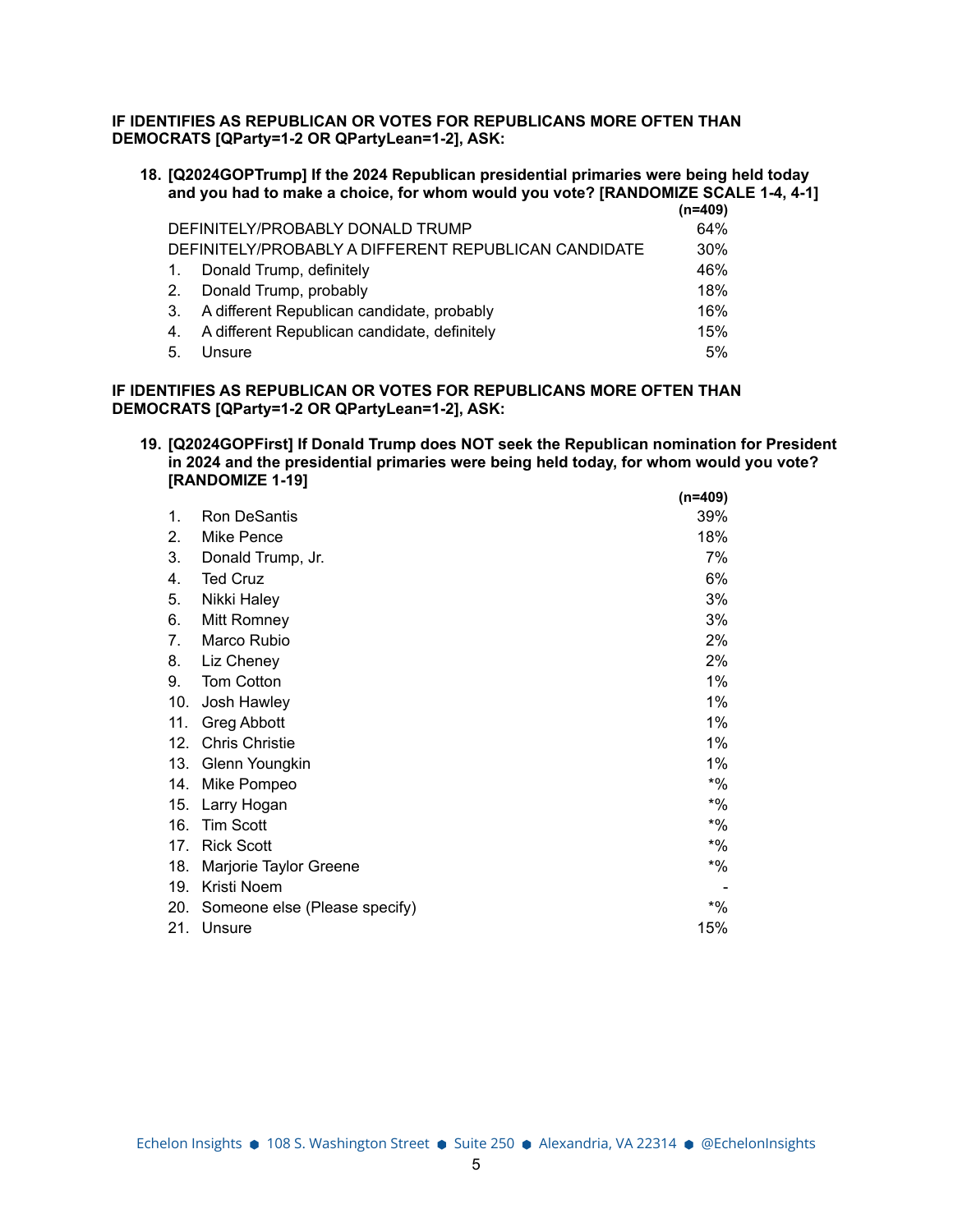**IF IDENTIFIES AS DEMOCRAT OR VOTES FOR DEMOCRATS MORE OFTEN THAN REPUBLICANS [QParty=4-5 OR QPartyLean=3-4], ASK:**

**20. [Q2024DemBiden] If the 2024 Democratic presidential primaries were being held today and you had to make a choice, for whom would you vote? [RANDOMIZE SCALE 1-4, 4-1]**

|                |                                                      | $(n=511)$ |
|----------------|------------------------------------------------------|-----------|
|                | DEFINITELY/PROBABLY JOE BIDEN                        | 52%       |
|                | DEFINITELY/PROBABLY A DIFFERENT DEMOCRATIC CANDIDATE | 41%       |
| $\mathbf{1}$ . | Joe Biden, definitely                                | 36%       |
| 2.             | Joe Biden, probably                                  | 16%       |
| 3.             | A different Democratic candidate, probably           | 24%       |
| 4.             | A different Democratic candidate, definitely         | 17%       |
| 5.             | Unsure                                               | 7%        |

**IF IDENTIFIES AS DEMOCRAT OR VOTES FOR DEMOCRATS MORE OFTEN THAN REPUBLICANS [QParty=4-5 OR QPartyLean=3-4], ASK:**

**21. [Q2024DemFirst] If Joe Biden does NOT seek the Democratic nomination for President in 2024 and the presidential primaries were being held today, for whom would you vote? [RANDOMIZE 1-19]**

|     |                               | $(n=511)$ |
|-----|-------------------------------|-----------|
| 1.  | Kamala Harris                 | 27%       |
| 2.  | Pete Buttigieg                | 12%       |
| 3.  | Alexandria Ocasio-Cortez      | 7%        |
| 4.  | <b>Stacey Abrams</b>          | 6%        |
| 5.  | Cory Booker                   | 6%        |
| 6.  | Elizabeth Warren              | 6%        |
| 7.  | Gavin Newsom                  | 5%        |
| 8.  | Amy Klobuchar                 | 4%        |
| 9.  | Gretchen Whitmer              | $2\%$     |
| 10. | Kyrsten Sinema                | 1%        |
| 11. | Phil Murphy                   | 1%        |
| 12. | J.B. Pritzker                 | 1%        |
| 13. | Raphael Warnock               | 1%        |
| 14. | Andy Beshear                  | $*9/0$    |
| 15. | Gina Raimondo                 | $*9/6$    |
| 16. | Eric Adams                    | $*9/6$    |
| 17. | Jared Polis                   | $*9/6$    |
| 18. | Roy Cooper                    |           |
| 19. | Mitch Landrieu                |           |
| 20. | Someone else (Please specify) | 3%        |
| 21. | Unsure                        | 18%       |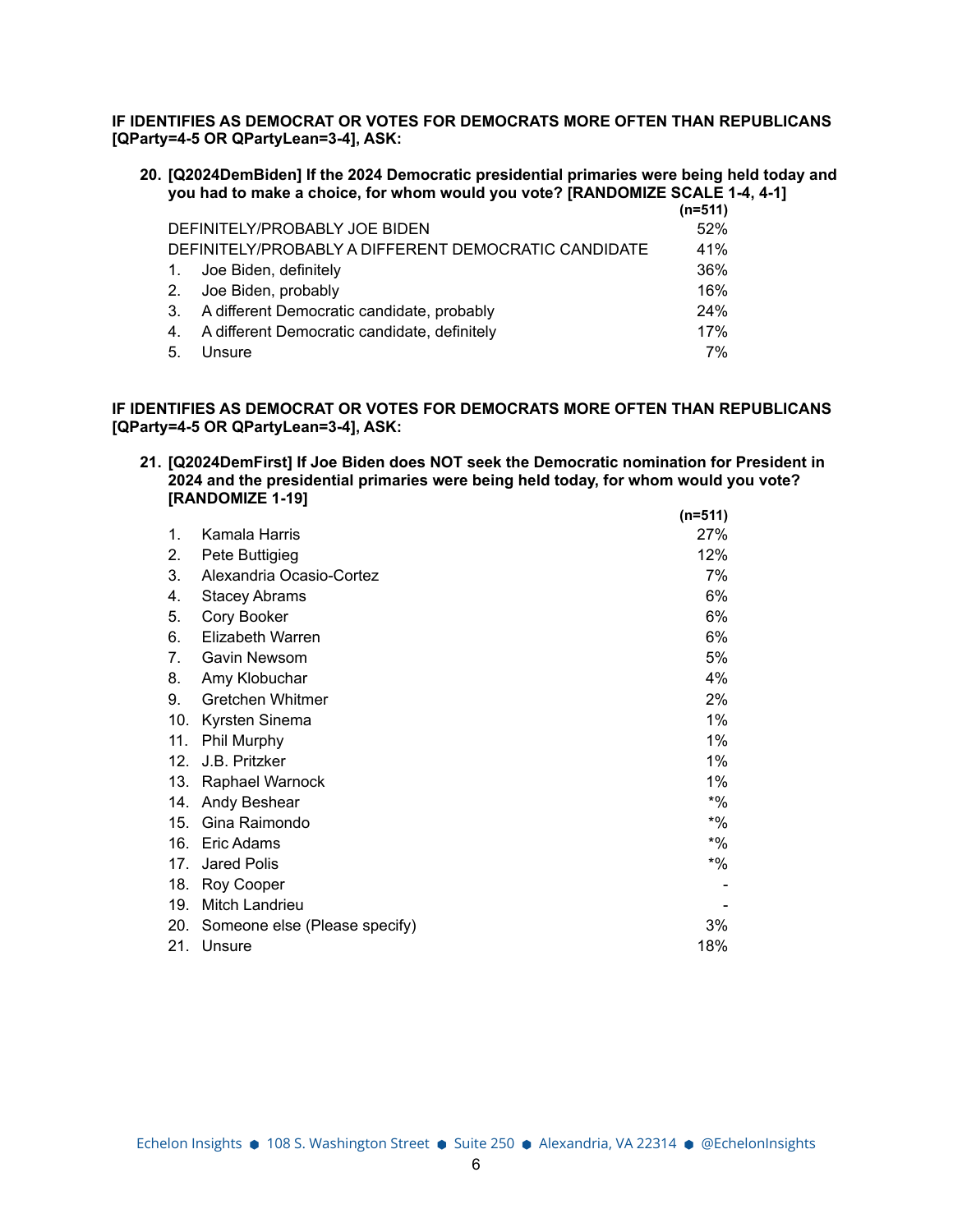## **ASK ALL:**

| 22. [Qlssues] If you had to choose just one, which would you say is the biggest issue facing<br>the country today? [RANDOMIZE 1-16] |     |                                    |       |
|-------------------------------------------------------------------------------------------------------------------------------------|-----|------------------------------------|-------|
|                                                                                                                                     | 1.  | Cost of living                     | 26%   |
|                                                                                                                                     | 2.  | Jobs and the economy               | 18%   |
|                                                                                                                                     | 3.  | Political corruption               | 7%    |
|                                                                                                                                     | 4.  | The environment and climate change | 6%    |
|                                                                                                                                     | 5.  | Gun rights                         | 6%    |
|                                                                                                                                     | 6.  | Immigration                        | 6%    |
|                                                                                                                                     | 7.  | Crime                              | 4%    |
|                                                                                                                                     | 8.  | Abortion                           | 4%    |
|                                                                                                                                     | 9.  | National security                  | 3%    |
|                                                                                                                                     | 10. | Healthcare                         | 3%    |
|                                                                                                                                     | 11. | The coronavirus pandemic           | 3%    |
|                                                                                                                                     | 12. | Race relations                     | 2%    |
|                                                                                                                                     | 13. | Infrastructure                     | $1\%$ |
|                                                                                                                                     |     | 14. Education                      | $1\%$ |
|                                                                                                                                     | 15. | Taxes                              | $1\%$ |
|                                                                                                                                     | 16. | Drug abuse                         | $1\%$ |
|                                                                                                                                     | 17. | Something else (Please specify)    | 5%    |
|                                                                                                                                     |     | 18. Unsure                         | 2%    |

#### **23. [Biden Impact Battery] Do you think Joe Biden's policies have or have not played a role in the current state of…? [DISPLAY AS GRID 4 PER PAGE] [RANDOMIZE SCALE 1-2] [RANDOMIZE ROWS 2-8]**

|    | 1. Joe Biden's policies have<br>played a role | 2. Joe Biden's policies have not<br>played a role |                                           | 3. Unsure |
|----|-----------------------------------------------|---------------------------------------------------|-------------------------------------------|-----------|
|    |                                               | 1.                                                | 2.                                        |           |
|    |                                               | Joe Biden's policies Joe Biden's policies         |                                           | 3.        |
|    |                                               |                                                   | have played a role have not played a role | Unsure    |
| 1. | The economy in general                        | 69%                                               | 19%                                       | 12%       |
| 2. | The unemployment rate                         | 64%                                               | 25%                                       | $11\%$    |
| 3. | Inflation                                     | 63%                                               | 27%                                       | 10%       |
| 4. | Gas prices                                    | 60%                                               | 31%                                       | 9%        |
| 5. | Supply chain issues                           | 56%                                               | 32%                                       | 12%       |
| 6. | The stock market                              | 54%                                               | 28%                                       | 18%       |
| 7. | Rent prices                                   | 54%                                               | 31%                                       | 15%       |
| 8. | The cryptocurrency market                     | 32%                                               | 35%                                       | 33%       |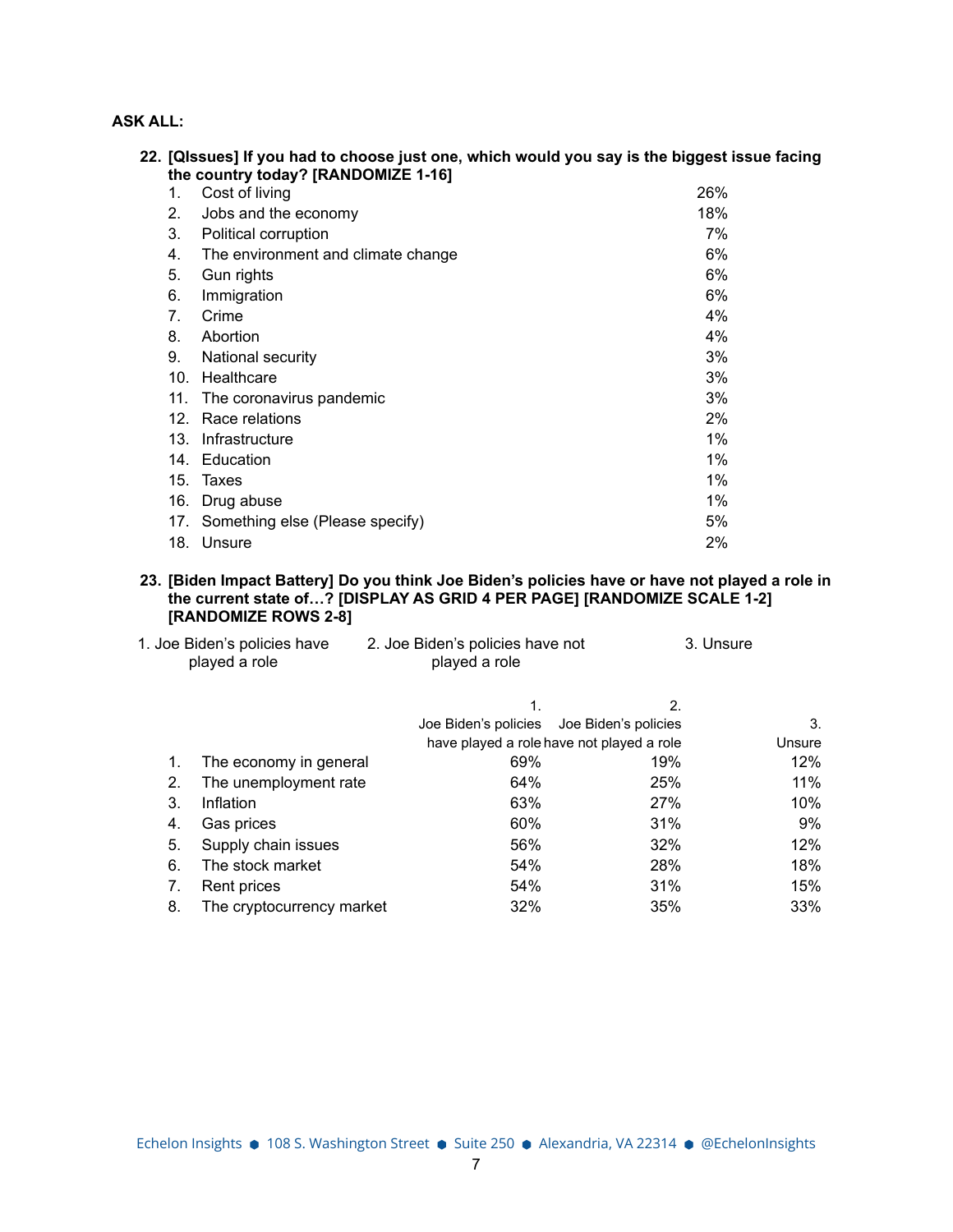|             | 24. [QInvestRisk] Generally speaking, do you think investing in cryptocurrencies like Bitcoin,<br>Ethereum, and Dogecoin is more risky or less risky than investing in traditional assets like<br>stocks, bonds, and real estate? [RANDOMIZE SCALE 1-5, 5-1] |     |
|-------------|--------------------------------------------------------------------------------------------------------------------------------------------------------------------------------------------------------------------------------------------------------------|-----|
|             | MUCH/SOMEWHAT MORE RISKY                                                                                                                                                                                                                                     | 67% |
|             | MUCH/SOMEWHAT LESS RISKY                                                                                                                                                                                                                                     | 6%  |
|             | Much more risky                                                                                                                                                                                                                                              | 48% |
| $2_{\cdot}$ | Somewhat more risky                                                                                                                                                                                                                                          | 19% |
| 3.          | About the same level of risk                                                                                                                                                                                                                                 | 14% |
| 4.          | Somewhat less risky                                                                                                                                                                                                                                          | 3%  |
| 5.          | Much less risky                                                                                                                                                                                                                                              | 3%  |
| 6.          | Unsure                                                                                                                                                                                                                                                       | 14% |

**25. [QJan6Follow] Have you watched or followed any of the recent public hearings of the Select Committee to Investigate the January 6th Attack on the United States Capitol? [RANDOMIZE SCALE 1-3, 3-1]**

| 1. Yes, a lot    | 21% |
|------------------|-----|
| 2. Yes, a little | 41% |
| 3. No.           | 35% |
| 4. Unsure        | 3%  |

**IF IS FOLLOWING JAN. 6 HEARINGS A LOT OR A LITTLE [QJan6Follow=1-2], ASK:**

#### **26. [QJan6New] Have you learned anything new from the January 6th hearings which have changed your view on the attack on the United States Capitol? [RANDOMIZE 1-2]**

|           | $(n=645)$ |
|-----------|-----------|
| 1. Yes    | 38%       |
| 2. No     | 56%       |
| 3. Unsure | 6%        |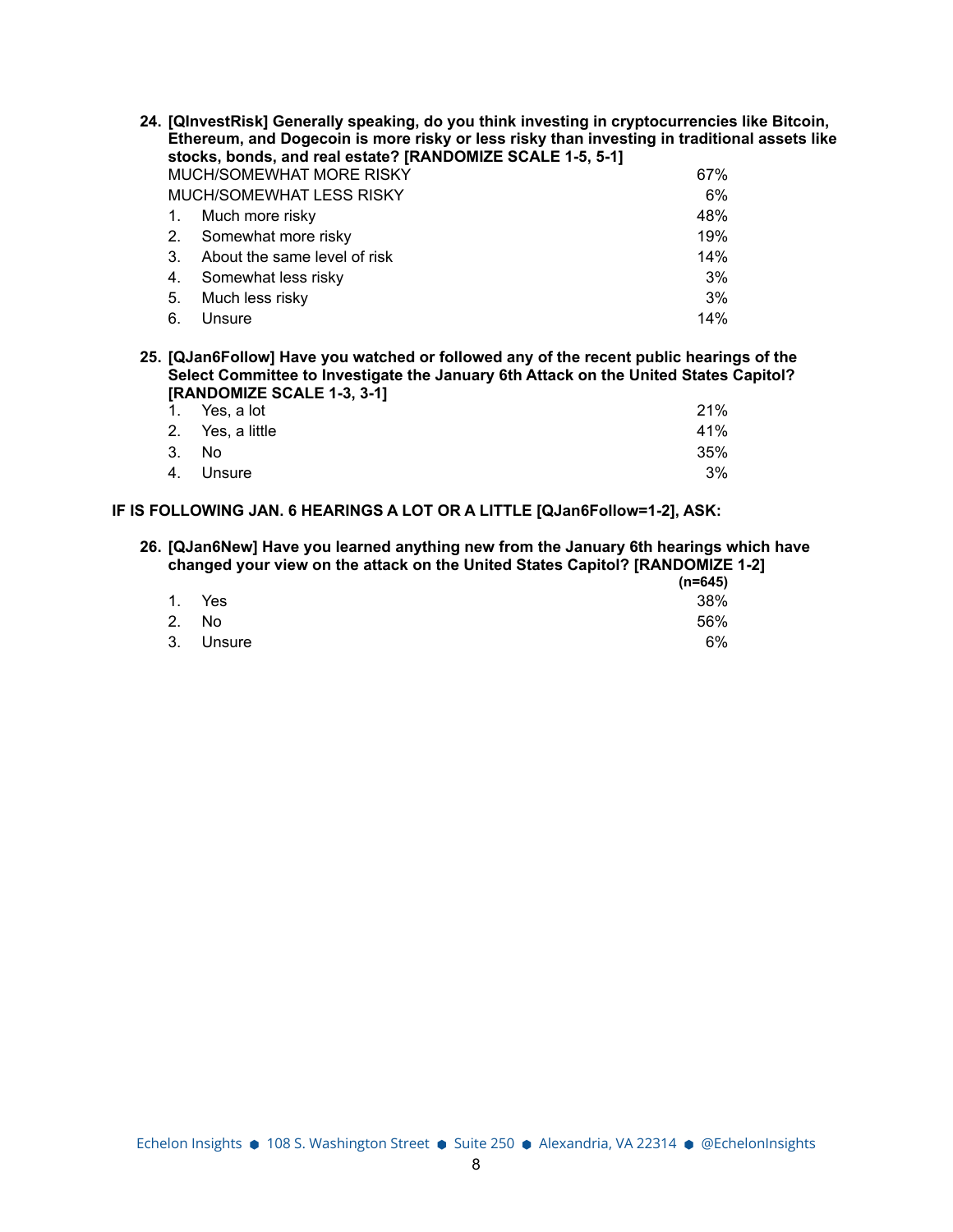## **ASK ALL:**

#### **27. [Congress Gun Battery] Do you think Congress should or should not pass the following gun-related laws? [DISPLAY AS GRID 4 PER PAGE] [RANDOMIZE SCALE 1-2] [RANDOMIZE ROWS]**

| 1. Congress should pass this | 2. Congress should not pass this | 3. Unsure |
|------------------------------|----------------------------------|-----------|
| law                          | law                              |           |

|    |                                                                                                    | $\mathbf{1}$ . | 2.                     |        |
|----|----------------------------------------------------------------------------------------------------|----------------|------------------------|--------|
|    |                                                                                                    | Congress       | Congress               |        |
|    |                                                                                                    | should pass    | should not             | 3.     |
|    |                                                                                                    |                | this law pass this law | Unsure |
| 1. | Red flag laws, which would allow the courts to stop<br>high-risk individuals from purchasing a gun | 81%            | 12%                    | 7%     |
| 2. | Expanding background checks for 18-21-year-olds<br>trying to buy a gun                             | 81%            | 12%                    | 7%     |
| 3. | Universal background checks for all gun purchases                                                  | 80%            | 12%                    | 8%     |
| 4. | Mental health checks before all gun purchases                                                      | 76%            | 14%                    | 10%    |
| 5. | Mandatory gun training and education for all gun<br>purchases                                      | 76%            | 16%                    | 8%     |
| 6. | Closing the "boyfriend loophole", which would ban<br>abusive dating partners from purchasing a gun | 70%            | 15%                    | 15%    |
| 7. | Raising the minimum age to buy a rifle from 18 to<br>21                                            | 73%            | 19%                    | 9%     |
| 8. | Banning AR-15s and other assault rifles                                                            | 65%            | 25%                    | 10%    |

**28. [QBipartisanGun] In response to recent mass shootings, a bipartisan group of senators has agreed on a legislative framework to combat gun violence. The framework includes incentivizing states to implement red flag laws, investing in mental health and telehealth, closing the "boyfriend loophole", expanding background checks for 18-21-year-olds, clarifying the definition of Federally Licensed Firearm Dealers, and increasing school security resources.**

|                | Knowing this, do you think this framework? [RANDOMIZE SCALE 1-3, 3-1]                                                            |     |
|----------------|----------------------------------------------------------------------------------------------------------------------------------|-----|
| 1.             | Goes too far in infringing on gun rights                                                                                         | 15% |
| $2_{-}$        | Is about right for the moment                                                                                                    | 43% |
| 3.             | Does not do enough to prevent gun violence                                                                                       | 32% |
| 4.             | Unsure                                                                                                                           | 9%  |
|                | 29. [QGunSafety] What does the phrase "gun safety" mean to you? [RANDOMIZE 1-2]                                                  |     |
|                | Proper education, training, and storage of firearms                                                                              | 75% |
| 2 <sub>1</sub> | Restricting the ownership and purchase of firearms                                                                               | 21% |
| 3.             | Unsure                                                                                                                           | 4%  |
|                | 30. [QRussiaThreat] Would you say you view Russia as a major threat, a minor threat, or not a<br><b>States?</b> hailnited States |     |

| threat to the United States? |                   |     |
|------------------------------|-------------------|-----|
|                              | 1. A major threat | 61% |
|                              | 2. A minor threat | 27% |
|                              | 2 Not a throat    | 60/ |

| 3. NOT a threat | O% |
|-----------------|----|
| 4. Unsure       | 7% |

Echelon Insights ● 108 S. Washington Street ● Suite 250 ● Alexandria, VA 22314 ● @EchelonInsights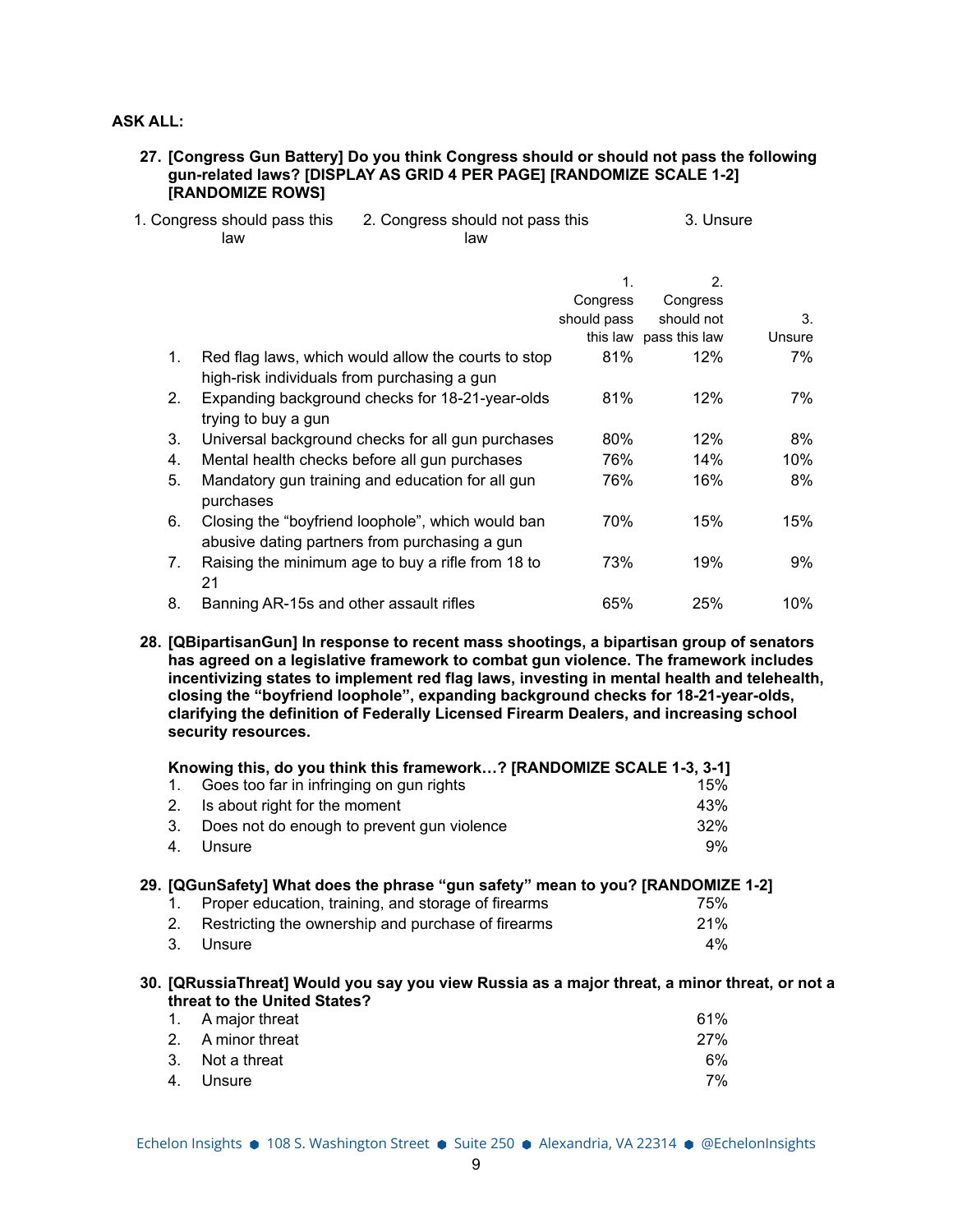|                                  | 31. [QUSRole] Which of the following comes closest to your view, even if neither is exactly<br>right? [RANDOMIZE 1-2]                                                                                                                                                                                     |                                                     |
|----------------------------------|-----------------------------------------------------------------------------------------------------------------------------------------------------------------------------------------------------------------------------------------------------------------------------------------------------------|-----------------------------------------------------|
| 1.                               | It's best for the future of our country to be active in world affairs                                                                                                                                                                                                                                     | 45%                                                 |
|                                  | We should pay less attention to problems overseas and                                                                                                                                                                                                                                                     |                                                     |
| 2.                               | concentrate on problems here at home                                                                                                                                                                                                                                                                      | 47%                                                 |
| 3.                               | Unsure                                                                                                                                                                                                                                                                                                    | 8%                                                  |
|                                  | 32. [QApprovalUkraine] Do you approve or disapprove of the way Joe Biden is handling the<br>situation involving Russia and Ukraine? [RANDOMIZE SCALE 1-4, 4-1]                                                                                                                                            |                                                     |
|                                  | STRONGLY/SOMEWHAT APPROVE                                                                                                                                                                                                                                                                                 | 46%                                                 |
|                                  | STRONGLY/SOMEWHAT DISAPPROVE                                                                                                                                                                                                                                                                              | 46%                                                 |
| 1.                               | Strongly approve                                                                                                                                                                                                                                                                                          | 21%                                                 |
| 2.                               | Somewhat approve                                                                                                                                                                                                                                                                                          | 24%<br>16%                                          |
| 3.                               | Somewhat disapprove                                                                                                                                                                                                                                                                                       |                                                     |
| 4.                               | Strongly disapprove                                                                                                                                                                                                                                                                                       | 29%                                                 |
| 5.                               | Unsure                                                                                                                                                                                                                                                                                                    | 9%                                                  |
|                                  | 33. [QUkraineWin] If you had to pick one, who do you think is winning the war in Ukraine right<br>now? [RANDOMIZE 1-2]                                                                                                                                                                                    |                                                     |
| 1.                               | Russia                                                                                                                                                                                                                                                                                                    | 33%                                                 |
| 2.                               | Ukraine                                                                                                                                                                                                                                                                                                   | 29%                                                 |
| 3.                               | Unsure                                                                                                                                                                                                                                                                                                    | 37%                                                 |
| 1.<br>2.<br>3.<br>4.<br>5.<br>6. | chances of you or someone in your family becoming infected with the coronavirus?<br>[RANDOMIZE SCALE 1-5, 5-1]<br>EXTREMELY/VERY CONCERNED<br>NOT VERY/NOT AT ALL CONCERNED<br><b>Extremely concerned</b><br>Very concerned<br>Somewhat concerned<br>Not very concerned<br>Not at all concerned<br>Unsure | 30%<br>37%<br>13%<br>18%<br>30%<br>21%<br>16%<br>3% |
|                                  | 35. [QCoronaOutlook] Which of the following best describes your feelings about the<br>coronavirus outbreak in the United States? [RANDOMIZE 1-2]                                                                                                                                                          |                                                     |
| 1.                               | The worst is behind us                                                                                                                                                                                                                                                                                    | 62%                                                 |
| 2.                               | The worst is yet to come                                                                                                                                                                                                                                                                                  | 20%                                                 |
| 3.                               | Unsure                                                                                                                                                                                                                                                                                                    | 18%                                                 |
|                                  | 36. [QCoronaBiden] Do you approve or disapprove of how Joe Biden is handling the spread of<br>the coronavirus in the United States? [RANDOMIZE SCALE 1-4, 4-1]                                                                                                                                            |                                                     |
|                                  | STRONGLY/SOMEWHAT APPROVE                                                                                                                                                                                                                                                                                 | 53%                                                 |
|                                  | STRONGLY/SOMEWHAT DISAPPROVE                                                                                                                                                                                                                                                                              | 41%                                                 |
| 1.                               | Strongly approve                                                                                                                                                                                                                                                                                          | 29%                                                 |
| 2.                               | Somewhat approve                                                                                                                                                                                                                                                                                          | 24%                                                 |
| 3.                               | Somewhat disapprove                                                                                                                                                                                                                                                                                       | 14%                                                 |
| 4.                               | Strongly disapprove                                                                                                                                                                                                                                                                                       | 27%                                                 |
| 5.                               | Unsure                                                                                                                                                                                                                                                                                                    | 5%                                                  |

Echelon Insights ● 108 S. Washington Street ● Suite 250 ● Alexandria, VA 22314 ● @EchelonInsights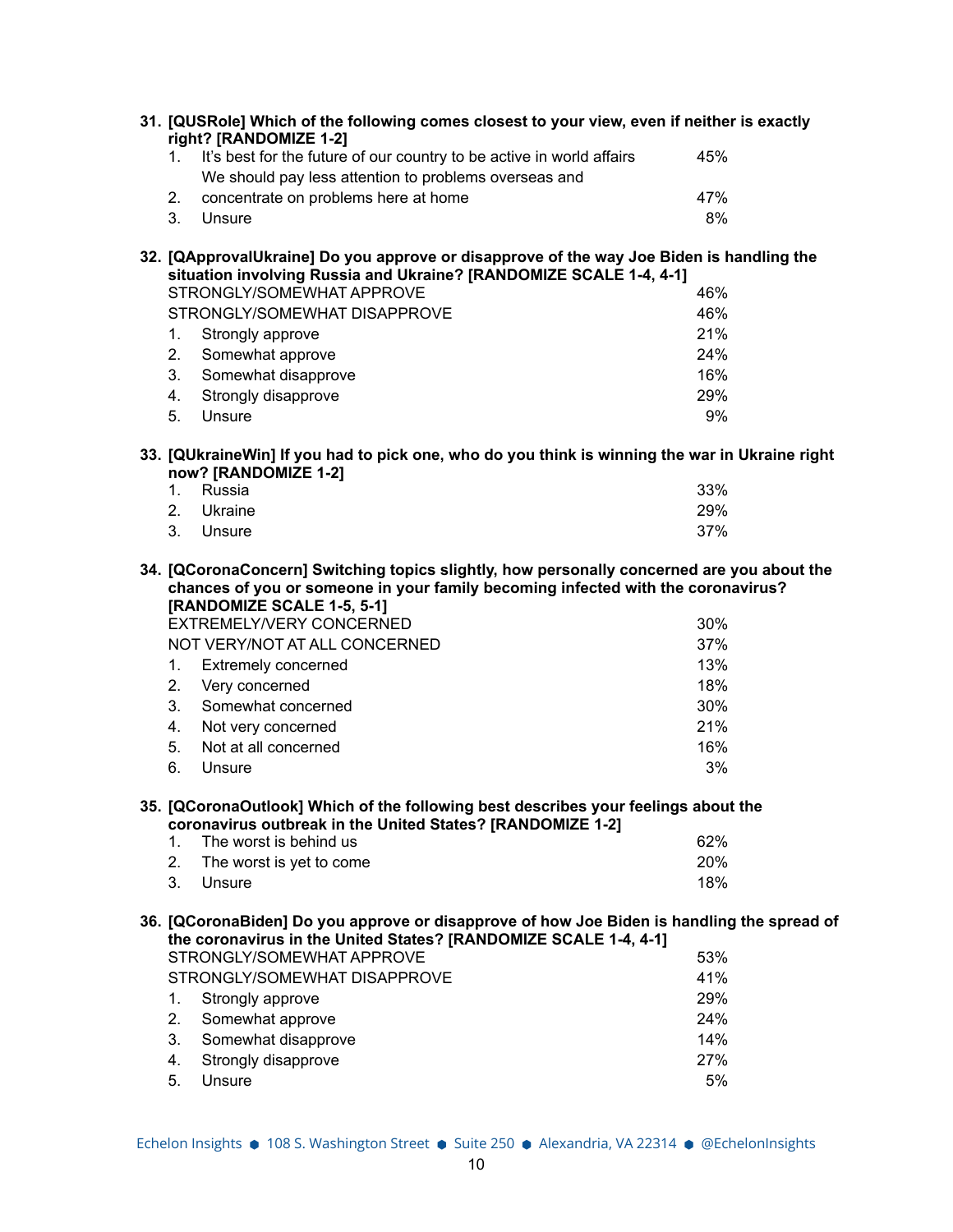|    | 37. [QCoronaVaccine] Have you gotten or do you plan to get the COVID-19 vaccine? |     |
|----|----------------------------------------------------------------------------------|-----|
|    | Yes, I have already gotten the vaccine                                           | 76% |
| 2. | Yes, I plan to, but I haven't gotten it yet                                      | 3%  |
| 3. | No, I probably won't                                                             | 20% |
| 4. | Unsure                                                                           | 2%  |
|    | <b>38. [QUESTION WITHHELD FOR FUTURE RELEASE]</b>                                |     |

**39. [QUESTION WITHHELD FOR FUTURE RELEASE] 40. [QUESTION WITHHELD FOR FUTURE RELEASE] 41. [QUESTION WITHHELD FOR FUTURE RELEASE] 42. [QUESTION WITHHELD FOR FUTURE RELEASE] 43. [QUESTION WITHHELD FOR FUTURE RELEASE] 44. [QUESTION WITHHELD FOR FUTURE RELEASE] 45. [QUESTION WITHHELD FOR FUTURE RELEASE] 46. [QUESTION WITHHELD FOR FUTURE RELEASE] 47. [QUESTION WITHHELD FOR FUTURE RELEASE] 48. [QUESTION WITHHELD FOR FUTURE RELEASE] 49. [QUESTION WITHHELD FOR FUTURE RELEASE] 50. [QUESTION WITHHELD FOR FUTURE RELEASE] 51. [QUESTION WITHHELD FOR FUTURE RELEASE] 52. [QUESTION WITHHELD FOR FUTURE RELEASE] 53. [QUESTION WITHHELD FOR FUTURE RELEASE] 54. [QUESTION WITHHELD FOR FUTURE RELEASE] 55. [QUESTION WITHHELD FOR FUTURE RELEASE]**

- **56. [QUESTION WITHHELD FOR FUTURE RELEASE]**
- **57. [QUESTION WITHHELD FOR FUTURE RELEASE]**
- **58. [QUESTION WITHHELD FOR FUTURE RELEASE]**
- **59. [QUESTION WITHHELD FOR FUTURE RELEASE]**
- **60. [QUESTION WITHHELD FOR FUTURE RELEASE]**
- **61. [QUESTION WITHHELD FOR FUTURE RELEASE]**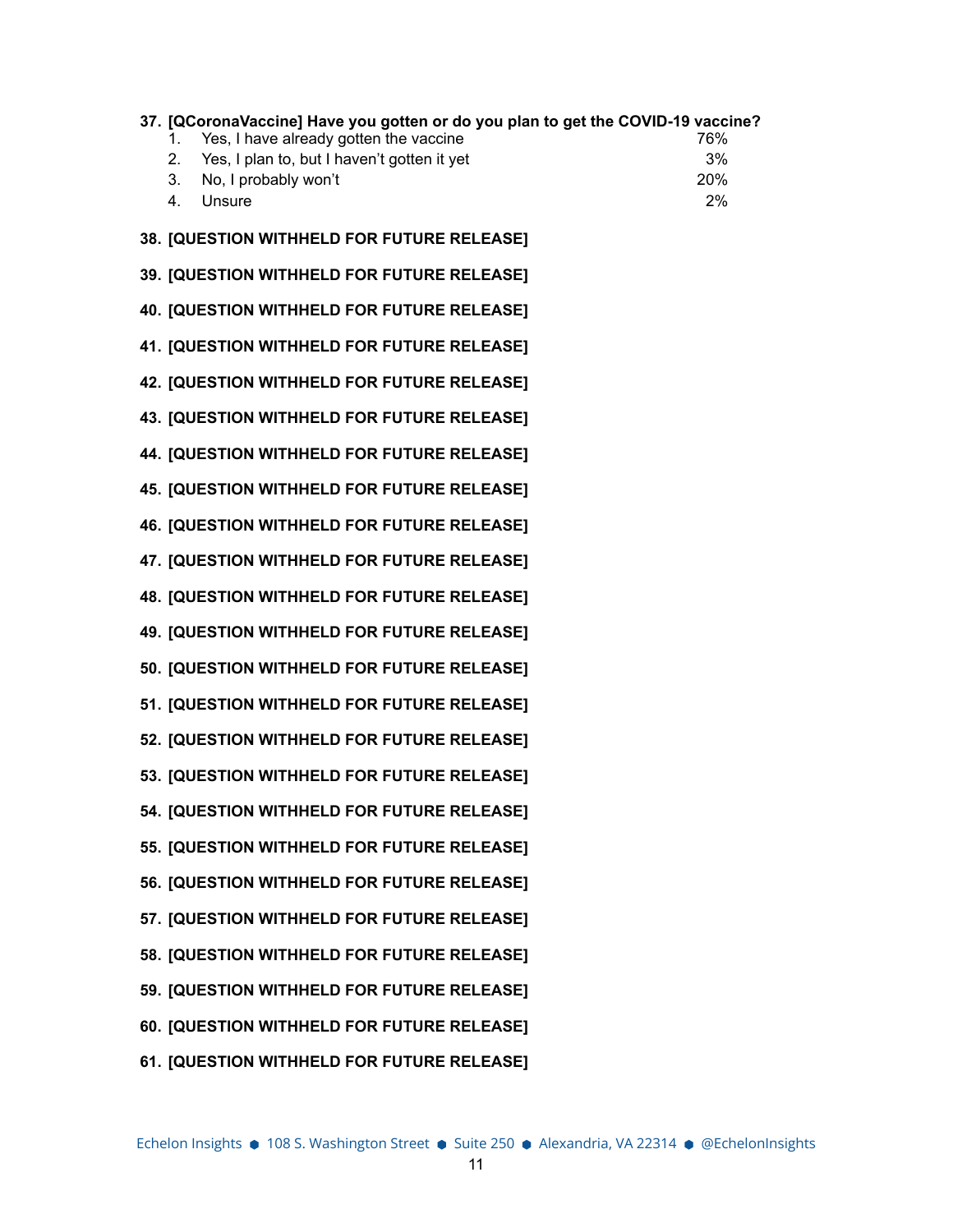# **DEMOGRAPHICS**

|                                | 62. [Q2020Ballot] For which candidate did you vote in the 2020 presidential election?<br>[RANDOMIZE 1-2]         |        |
|--------------------------------|------------------------------------------------------------------------------------------------------------------|--------|
| 1.                             | Donald Trump                                                                                                     | 46%    |
| 2 <sub>1</sub>                 | Joe Biden                                                                                                        | 48%    |
| 3.                             | Jo Jorgensen                                                                                                     | $1\%$  |
| 4.                             | Howie Hawkins                                                                                                    | $*$ %  |
| 5.                             | Kanye West                                                                                                       | $*9/0$ |
| 6.                             | Someone else                                                                                                     | $*$ %  |
| $7_{\scriptscriptstyle{\sim}}$ | Unsure                                                                                                           | $1\%$  |
| 8.                             | I did not vote                                                                                                   | 4%     |
|                                | 63. [QHouseVote] How did you vote for the U.S. House of Representatives in the 2020<br>election? [RANDOMIZE 1-2] |        |
| 1.                             | Voted for the Republican candidate                                                                               | 43%    |
| 2 <sub>1</sub>                 | Voted for the Democratic candidate                                                                               | 46%    |
| 3.                             | Voted for a third party candidate                                                                                | $1\%$  |
| 4.                             | There wasn't an election in my district                                                                          | $*$ %  |
| 5.                             | I did not vote                                                                                                   | 6%     |

6. Unsure 4%

### **64. [QIdeology] Regardless of how you typically vote, would you say you consider yourself to be…? [RANDOMIZE SCALE 1-5, 5-1]** VERY/SOMEWHAT CONSERVATIVE **1999** 39%

| <b>VERY/SOMEWHAT LIBERAL</b> |                          | 28%        |
|------------------------------|--------------------------|------------|
|                              | 1. Very conservative     | 19%        |
|                              | 2. Somewhat conservative | <b>20%</b> |
| 3 <sub>1</sub>               | Moderate                 | 30%        |
|                              | 4. Somewhat liberal      | 14%        |
|                              | 5. Very liberal          | 15%        |
| 6.                           | Unsure                   | 3%         |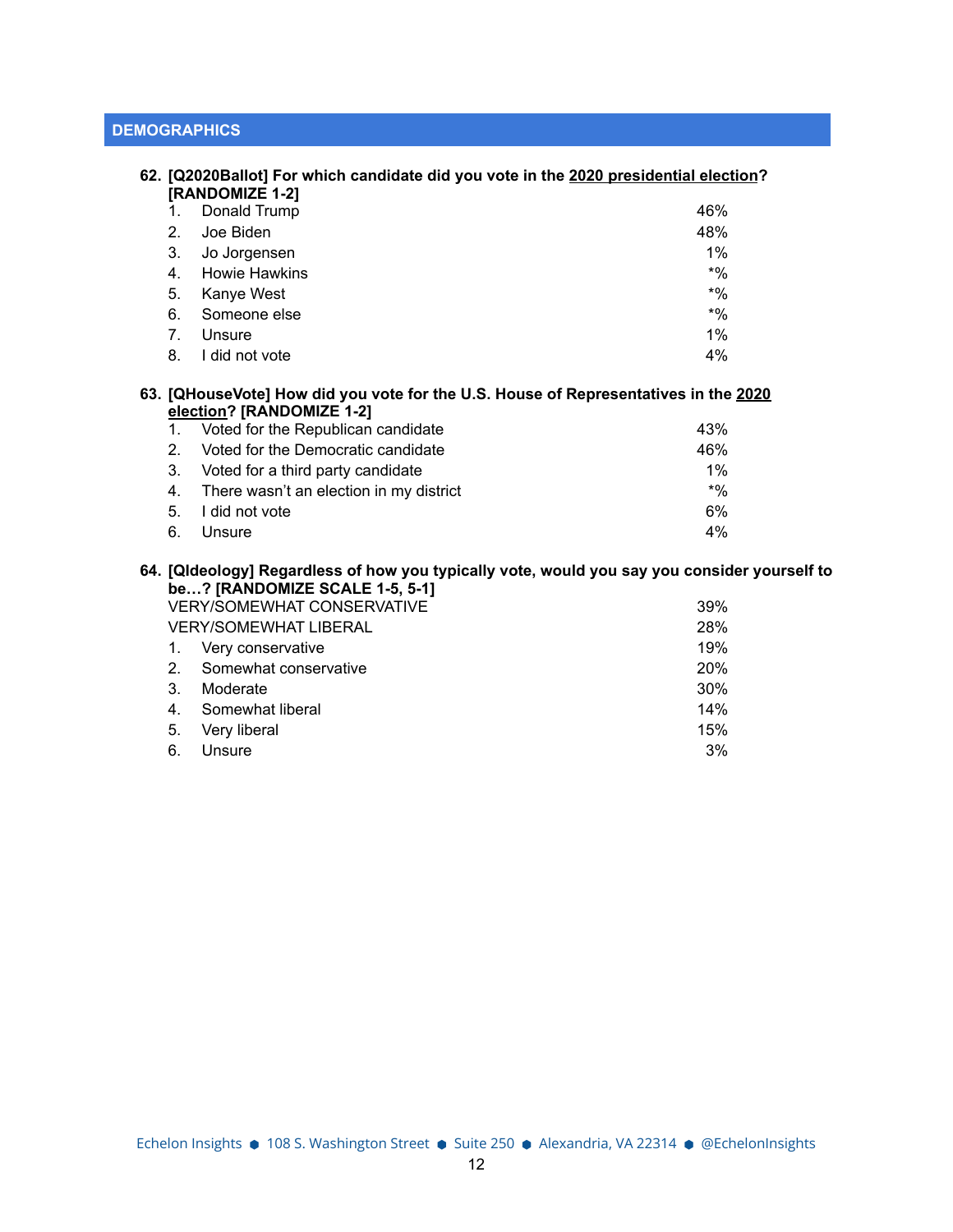| 65. [QNews] Which, if any, of the following do you listen to, read, or watch to stay informed<br>about current affairs and political news? Choose all that apply. [SELECT MULTIPLE]<br>[RANDOMIZE 1-30] |                                     |     |  |
|---------------------------------------------------------------------------------------------------------------------------------------------------------------------------------------------------------|-------------------------------------|-----|--|
| 1.                                                                                                                                                                                                      | Local TV news                       | 41% |  |
| 2.                                                                                                                                                                                                      | <b>Fox News</b>                     | 30% |  |
| 3.                                                                                                                                                                                                      | <b>NBC News</b>                     | 29% |  |
| 4.                                                                                                                                                                                                      | <b>ABC News</b>                     | 28% |  |
| 5.                                                                                                                                                                                                      | <b>CBS News</b>                     | 27% |  |
| 6.                                                                                                                                                                                                      | <b>CNN</b>                          | 25% |  |
| 7.                                                                                                                                                                                                      | Facebook                            | 24% |  |
| 8.                                                                                                                                                                                                      | Local newspaper                     | 19% |  |
| 9.                                                                                                                                                                                                      | Local radio news                    | 16% |  |
| 10.                                                                                                                                                                                                     | <b>MSNBC</b>                        | 15% |  |
| 11.                                                                                                                                                                                                     | Twitter                             | 11% |  |
|                                                                                                                                                                                                         | 12. Instagram                       | 11% |  |
|                                                                                                                                                                                                         | 13. The New York Times              | 10% |  |
|                                                                                                                                                                                                         | 14. NPR                             | 10% |  |
|                                                                                                                                                                                                         | 15. PBS                             | 10% |  |
|                                                                                                                                                                                                         | 16. USA Today                       | 10% |  |
|                                                                                                                                                                                                         | 17. Yahoo News                      | 10% |  |
|                                                                                                                                                                                                         | 18. Newsmax                         | 8%  |  |
|                                                                                                                                                                                                         | 19. The Washington Post             | 8%  |  |
|                                                                                                                                                                                                         | 20. Talk radio                      | 8%  |  |
|                                                                                                                                                                                                         | 21. Podcasts                        | 8%  |  |
| 22.                                                                                                                                                                                                     | The Wall Street Journal             | 7%  |  |
| 23.                                                                                                                                                                                                     | <b>Huffington Post</b>              | 6%  |  |
|                                                                                                                                                                                                         | 24. Reddit                          | 5%  |  |
|                                                                                                                                                                                                         | 25. Reuters                         | 4%  |  |
|                                                                                                                                                                                                         | 26. OAN                             | 3%  |  |
| 27.                                                                                                                                                                                                     | <b>Breitbart</b>                    | 3%  |  |
|                                                                                                                                                                                                         | 28. Univision                       | 2%  |  |
|                                                                                                                                                                                                         | 29. Telemundo                       | 2%  |  |
|                                                                                                                                                                                                         | 30. Vox                             | 1%  |  |
|                                                                                                                                                                                                         | 31. Something else (Please specify) | 4%  |  |
| 32.                                                                                                                                                                                                     | None of these                       | 7%  |  |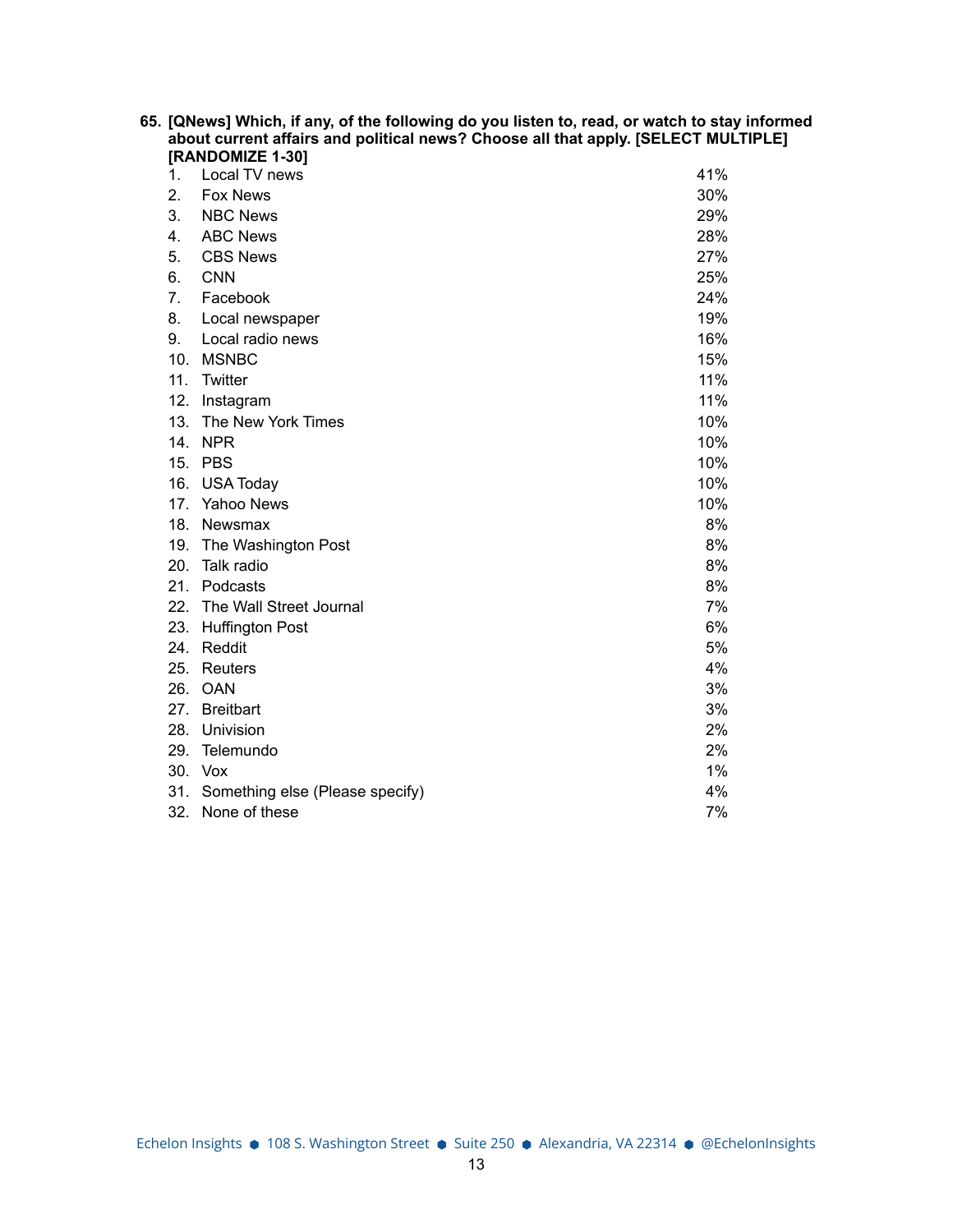|                                | 66. [QSocial] Which social media platforms or apps do you use? [SELECT MULTIPLE]<br>[RANDOMIZE 1-10] |     |
|--------------------------------|------------------------------------------------------------------------------------------------------|-----|
| $\mathbf{1}$ .                 | Facebook                                                                                             | 78% |
| 2.                             | YouTube                                                                                              | 64% |
| 3.                             | Instagram                                                                                            | 39% |
| 4.                             | Twitter                                                                                              | 29% |
| 5.                             | Pinterest                                                                                            | 27% |
| 6.                             | <b>TikTok</b>                                                                                        | 26% |
| $7_{\scriptscriptstyle{\sim}}$ | LinkedIn                                                                                             | 21% |
| 8.                             | Snapchat                                                                                             | 16% |
| 9.                             | Reddit                                                                                               | 14% |
|                                | 10. WhatsApp                                                                                         | 12% |
| 11.                            | Something else (Please specify)                                                                      | 1%  |
| 12 <sup>2</sup>                | None of these                                                                                        | 7%  |
|                                | 67. [QEmployment] What is your current employment status?                                            |     |
| 1.                             | Employed full-time                                                                                   | 31% |
| 2.                             | Employed part-time                                                                                   | 10% |
| 3.                             | Freelance, contract, or temporary work                                                               | 2%  |
|                                | "Gig economy" work like ride shares, food delivery, or dog                                           |     |
| 4.                             | walking                                                                                              | 1%  |
| 5.                             | Unemployed and looking for work                                                                      | 5%  |
| 6.                             | Stay-at-home parent or caregiver                                                                     | 5%  |
| 7.                             | Full time student                                                                                    | 2%  |
| 8.                             | Retired                                                                                              | 37% |
| 9.                             | Something else                                                                                       | 6%  |
|                                | 10. Prefer not to say                                                                                | 1%  |

# **IF EMPLOYED [QEmployment = 1, 2, 3, 4], ASK:**

#### **68. [QTypeofWork] Which of the following comes closest to describing the kind of work you do? (n=435)**

|    |                                                             | (n=435) |
|----|-------------------------------------------------------------|---------|
|    | White collar worker, like work at a desk or an office       | 55%     |
| 2. | Blue collar worker, like work with my hands or in a factory | 31%     |
| 3. | Service worker, like work in a store or hospital            | 10%     |
| 4. | Unsure                                                      | 5%      |

### **ASK ALL:**

|                | 69. [QIncome] Which range includes your annual household income? |       |
|----------------|------------------------------------------------------------------|-------|
|                | Less than \$30,000 per year                                      | 30%   |
| 2 <sub>1</sub> | \$30,000 to \$49,999 per year                                    | 22%   |
| 3.             | \$50,000 to \$74,999 per year                                    | 21%   |
| 4.             | \$75,000 to \$125,000 per year                                   | 16%   |
| 5.             | More than \$125,000 per year                                     | 9%    |
| 6.             | Prefer not to say                                                | $1\%$ |
|                |                                                                  |       |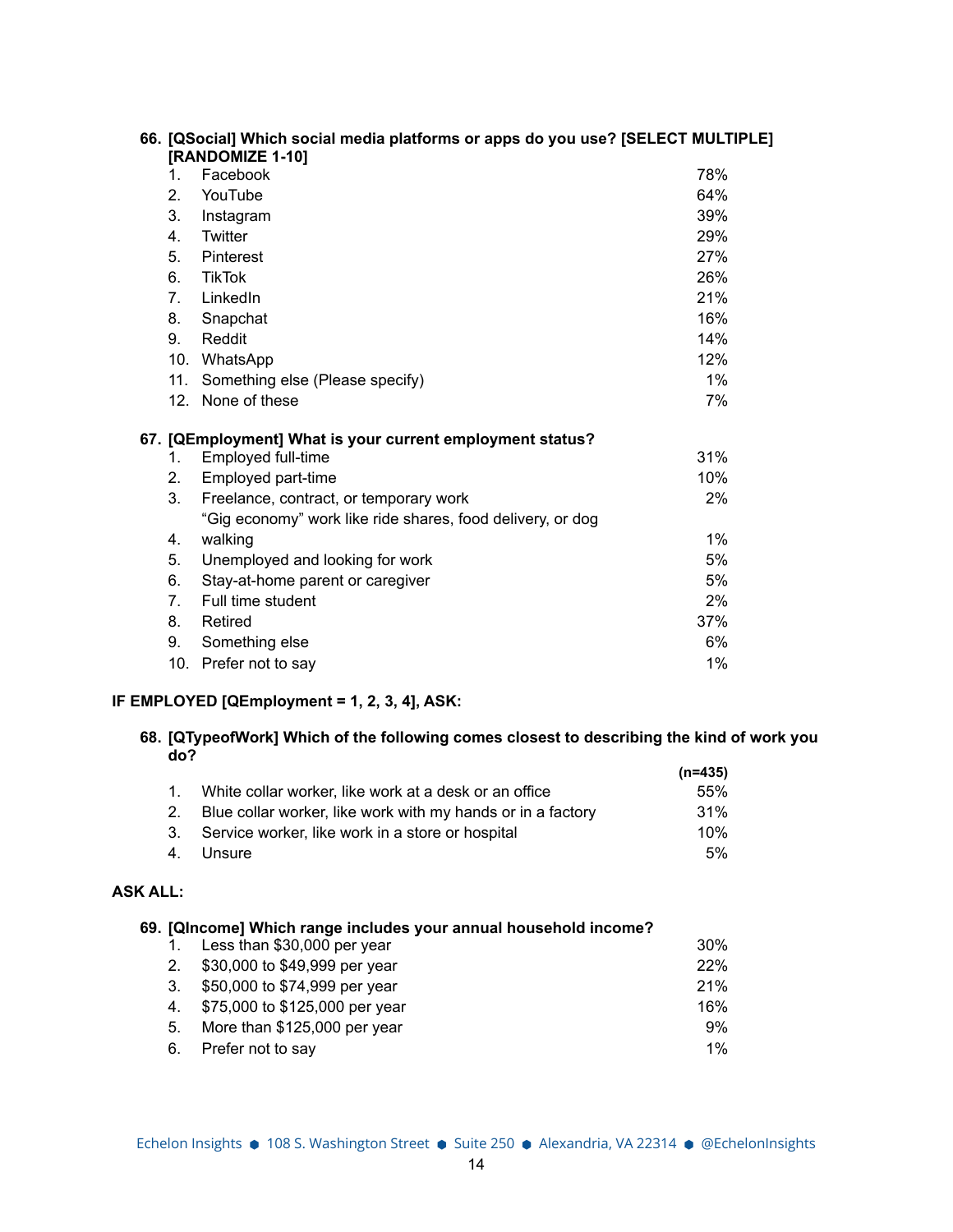| 70. [QMilitaryHH] Has anyone in your household ever served in the United States military?<br>[SELECT MULTIPLE] |                                                                                                              |        |  |  |
|----------------------------------------------------------------------------------------------------------------|--------------------------------------------------------------------------------------------------------------|--------|--|--|
|                                                                                                                | <b>TOTAL YES</b>                                                                                             | 23%    |  |  |
| 1.                                                                                                             | Yes, I have                                                                                                  | 13%    |  |  |
| 2.                                                                                                             | Yes, a member of my household has                                                                            | 11%    |  |  |
| 3.                                                                                                             | <b>No</b>                                                                                                    | 77%    |  |  |
| 4.                                                                                                             | Unsure                                                                                                       | 1%     |  |  |
|                                                                                                                | 71. [QUnionHH] Are you or is anyone in your household a member of a labor union? [SELECT<br><b>MULTIPLE]</b> |        |  |  |
|                                                                                                                | <b>TOTAL YES</b>                                                                                             | 10%    |  |  |
|                                                                                                                | 1. Yes, I am                                                                                                 | 6%     |  |  |
| 2.                                                                                                             | Yes, a member of my household is                                                                             | 4%     |  |  |
| 3.                                                                                                             | <b>No</b>                                                                                                    | 89%    |  |  |
| 4.                                                                                                             | Unsure                                                                                                       | 2%     |  |  |
|                                                                                                                | 72. [QGunOwner] Do you or does anyone in your household own a firearm? [SELECT<br><b>MUTLIPLE]</b>           |        |  |  |
|                                                                                                                | <b>TOTAL YES</b>                                                                                             | 33%    |  |  |
| 1.                                                                                                             | Yes, I do                                                                                                    | 22%    |  |  |
| 2.                                                                                                             | Yes, someone in my household does                                                                            | 16%    |  |  |
| 3.                                                                                                             | No                                                                                                           | 66%    |  |  |
| 4.                                                                                                             | Unsure                                                                                                       | 1%     |  |  |
|                                                                                                                | 73. [QState] In what state do you live?                                                                      |        |  |  |
| 1.                                                                                                             | States in the Northeast                                                                                      | 18%    |  |  |
| 2.                                                                                                             | States in the Midwest                                                                                        | 23%    |  |  |
|                                                                                                                | 3.<br>States in the South                                                                                    | 37%    |  |  |
| 4.                                                                                                             | States in the West                                                                                           | 23%    |  |  |
|                                                                                                                | 74. [QUrbanRural] How would you describe the area in which you live?                                         |        |  |  |
| 1.                                                                                                             | City                                                                                                         | 29%    |  |  |
| 2.                                                                                                             | Suburb near a city                                                                                           | 45%    |  |  |
| 3.                                                                                                             | Small town not near a city                                                                                   | 10%    |  |  |
| 4.                                                                                                             | Rural or country area                                                                                        | 16%    |  |  |
|                                                                                                                | 75. [QNativity] Where were you born? [RANDOMIZE 1-2]                                                         |        |  |  |
| 1.                                                                                                             | In the United States                                                                                         | 95%    |  |  |
| 2.                                                                                                             | In a foreign country                                                                                         | 5%     |  |  |
| 3.                                                                                                             | Prefer not to say                                                                                            | $*9/0$ |  |  |
|                                                                                                                | 76. [QMarital] What is your current marital status?                                                          |        |  |  |
| 1.                                                                                                             | Single, never married                                                                                        | 30%    |  |  |
| 2.                                                                                                             | Married                                                                                                      | 45%    |  |  |
| 3.                                                                                                             | Separated                                                                                                    | 2%     |  |  |
| 4.                                                                                                             | Divorced                                                                                                     | 16%    |  |  |
| 5.                                                                                                             | Widowed                                                                                                      | 8%     |  |  |
| 6.                                                                                                             | Prefer not to say                                                                                            | $*9/0$ |  |  |

Echelon Insights ● 108 S. Washington Street ● Suite 250 ● Alexandria, VA 22314 ● @EchelonInsights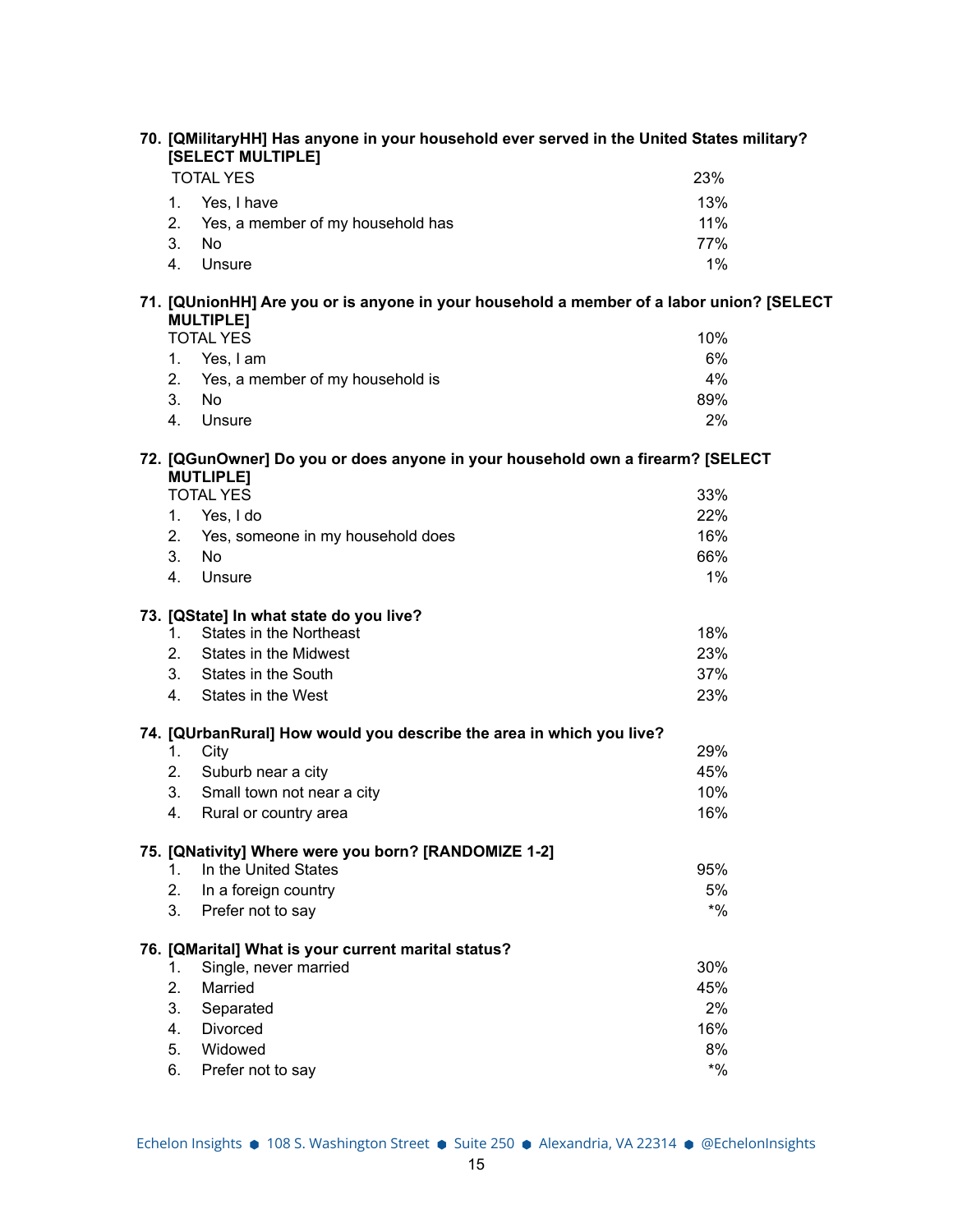| 77. [QKids] Do you currently have children under the age of 18 in your home? |                 |                                                                            |       |
|------------------------------------------------------------------------------|-----------------|----------------------------------------------------------------------------|-------|
|                                                                              | 1.              | Yes                                                                        | 21%   |
|                                                                              | 2.              | <b>No</b>                                                                  | 78%   |
|                                                                              | 3.              | Prefer not to say                                                          | $*$ % |
|                                                                              |                 | 78. [QReligionNew] What is your present religion, if any? [RANDOMIZE 1-11] |       |
|                                                                              | 1.              | Protestant (for example, Baptist, Methodist, Non-denominational,           | 32%   |
|                                                                              |                 | Lutheran, Presbyterian, Pentecostal, Episcopalian, etc)                    |       |
|                                                                              | 2 <sub>1</sub>  | Roman Catholic                                                             | 22%   |
|                                                                              | 3.              | Mormon (Church of Jesus Christ of Latter-day Saints or LDS)                | $1\%$ |
|                                                                              | 4.              | Orthodox (such as Greek, Russian, or some other Orthodox                   | $1\%$ |
|                                                                              |                 | church)                                                                    |       |
|                                                                              | 5.              | Just Christian                                                             | 13%   |
|                                                                              | 6.              | Jewish                                                                     | 3%    |
|                                                                              | 7.              | Muslim                                                                     | $*$ % |
|                                                                              | 8.              | <b>Buddhist</b>                                                            | $1\%$ |
|                                                                              | 9.              | Hindu                                                                      | $*$ % |
|                                                                              | 10 <sub>1</sub> | Atheist                                                                    | $4\%$ |
|                                                                              | 11.             | Agnostic                                                                   | 4%    |
|                                                                              | 12.             | Something else (Please specify)                                            | 4%    |
|                                                                              | 13.             | Nothing in particular                                                      | 16%   |
|                                                                              |                 |                                                                            |       |

### **IF PROTESTANT, ROMAN CATHOLIC, MORMON, ORTHODOX, OR JUST CHRISTIAN [QReligionNew 1-5], ASK:**

#### **79. [QBornAgain] Would you describe yourself as a born-again or evangelical Christian, or not? (n=671)**

|                                                | (n=6/1) |
|------------------------------------------------|---------|
| 1. Yes, born-again or evangelical Christian    | 42%     |
| 2. No, not born-again or evangelical Christian | 55%     |
| 3. Unsure                                      | 3%      |
|                                                |         |

# **ASK ALL:**

| 80. [QChurchOld] How often do you currently attend a religious service? |             |                                     |       |
|-------------------------------------------------------------------------|-------------|-------------------------------------|-------|
|                                                                         |             | At least once a week                | 23%   |
|                                                                         | $2^{\circ}$ | Once or twice a month               | $9\%$ |
|                                                                         | 3.          | A few times a year                  | 16%   |
|                                                                         |             | Usually just for religious holidays | 12%   |
|                                                                         | 5.          | Never                               | 38%   |
|                                                                         | 6.          | Prefer not to say                   | 3%    |

# **SCREENERS (ASKED AT BEGINNING OF SURVEY)**

|        | 81. [QRegVote] Are you at least 18 years old and registered to vote? |                  |
|--------|----------------------------------------------------------------------|------------------|
|        | 1. Yes                                                               | 100%             |
| 2. No. |                                                                      | <b>TFRMINATF</b> |
|        | 3. Unsure                                                            | <b>TFRMINATF</b> |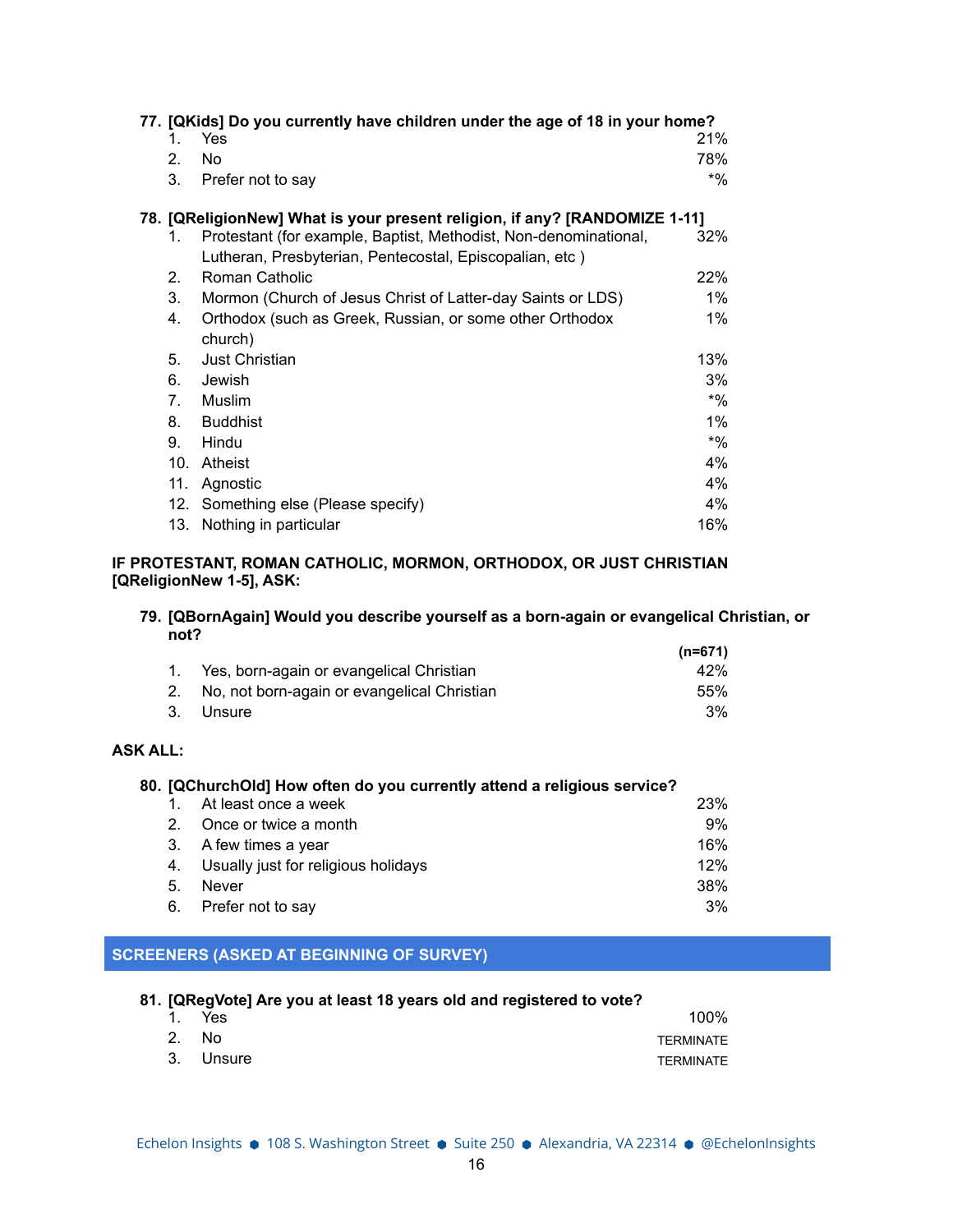|         | 82. [QIndustry] Do you or does anyone in your household work in any of the following<br>industries? [SELECT MULTIPLE] [RANDOMIZE 1-7] |                  |
|---------|---------------------------------------------------------------------------------------------------------------------------------------|------------------|
| 1.      | Technology                                                                                                                            | 2%               |
| 2.      | Sales                                                                                                                                 | 5%               |
| 3.      | Healthcare or the pharmaceutical industry                                                                                             | 7%               |
| 4.      | Journalism or the media                                                                                                               | <b>TERMINATE</b> |
| 5.      | Food service or the restaurant industry                                                                                               | 3%               |
| 6.      | Market research                                                                                                                       | <b>TERMINATE</b> |
| 7.      | <b>Public relations</b>                                                                                                               | <b>TERMINATE</b> |
| 8.      | None of these                                                                                                                         | 84%              |
|         | 83. [QGender] Do you describe yourself as a man, a woman, or in some other way?<br>[RANDOMIZE 1-2]                                    |                  |
| $1_{-}$ | Man                                                                                                                                   | 47%              |
|         | 2. Woman                                                                                                                              | 53%              |
|         | 3. In some other way                                                                                                                  | $*9/6$           |
|         | 84. [QRace] What is your race or ethnicity? [SELECT MULTIPLE] [RANDOMIZE 1-6]                                                         |                  |
| $1_{-}$ | <b>White</b>                                                                                                                          | 72%              |
| $2_{-}$ | <b>Black or African American</b>                                                                                                      | 13%              |
| 3.      | Hispanic or Latino                                                                                                                    | 9%               |
| 4.      | Asian                                                                                                                                 | 4%               |
| 5.      | Native American or Alaska Native                                                                                                      | 2%               |
| 6.      | Native Hawaiian or Other Pacific Islander                                                                                             | $*9/0$           |
| 7.      | Something else                                                                                                                        | 1%               |
|         | 85. [QEducation] What is the highest level of education you have completed?                                                           |                  |
| 1.      | High school or less                                                                                                                   | 22%              |
| 2.      | Some college                                                                                                                          | 25%              |
| 3.      | Associate's degree                                                                                                                    | 13%              |
| 4.      | Bachelor's degree                                                                                                                     | 33%              |
| 5.      | Graduate degree                                                                                                                       | 7%               |
| 6.      | Prefer not to say                                                                                                                     |                  |
|         | 86. [QAge] What is your age? [TEXT BOX, VALIDATED TO BE BETWEEN 18-120, TERMINATE IF<br>UNDER 18]                                     |                  |
| 1.      | 18-29                                                                                                                                 | 10%              |
| 2.      | 30-39                                                                                                                                 | 13%              |

4. 50-64 29% 5. 65+ 34%

3. 40-49 15%